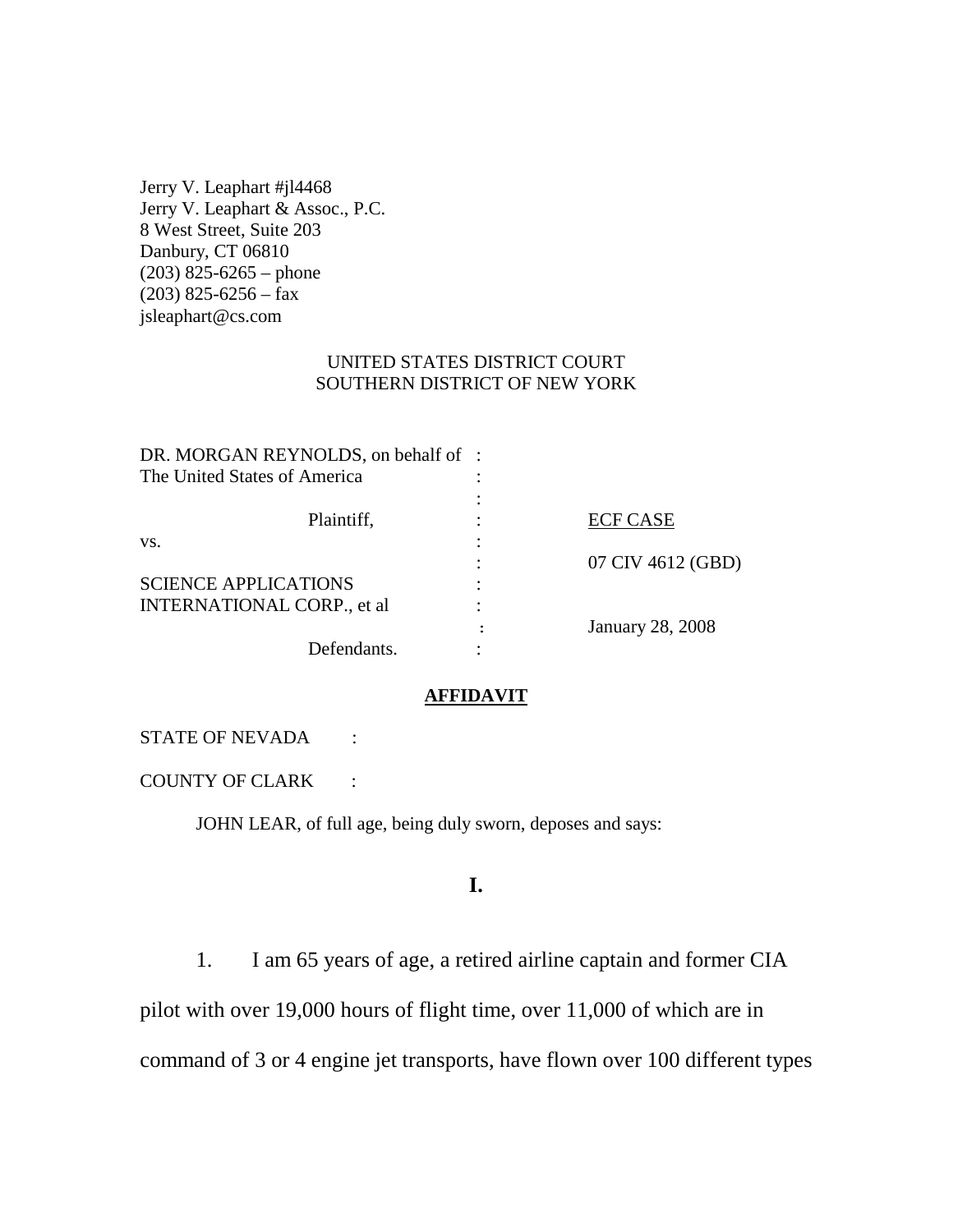of aircraft in 60 different countries around the world. I retired in 2001 after 40 years of flying.

2. I am the son of Learjet inventor, Bill Lear, and hold more FAA airman certificates than any other FAA certificated airman. These include the Airline Transport Pilot certificate with 23 type ratings, Flight Instructor, Flight Engineer, Flight Navigator, Ground Instructor, Aircraft Dispatcher, Control Tower Operator and Parachute Rigger.

3. I flew secret missions for the CIA in Southeast Asia, Eastern Europe, the Middle East and Africa between 1967 and 1983.

4. During the last 17 years of my career I worked for several passenger and cargo airlines as Captain, Check Airman and Instructor. I was certificated by the FAA as a North Atlantic (MNPS) Check Airman. I have extensive experience as command pilot and instructor in the Boeing 707, Douglas DC-8 and Lockheed L-1011.

5. I checked out as Captain on a Boeing 707 in 1973 and Captain on the Lockheed L-1011 in 1985.

6. I hold 17 world records including Speed Around the World in a Lear Jet Model 24 set in 1966 and was presented the PATCO (Professional Air Traffic Controller's Association) award for Outstanding Airmanship in 1968. I am a Senior Vice-Commander of the China Post 1, the American

**2**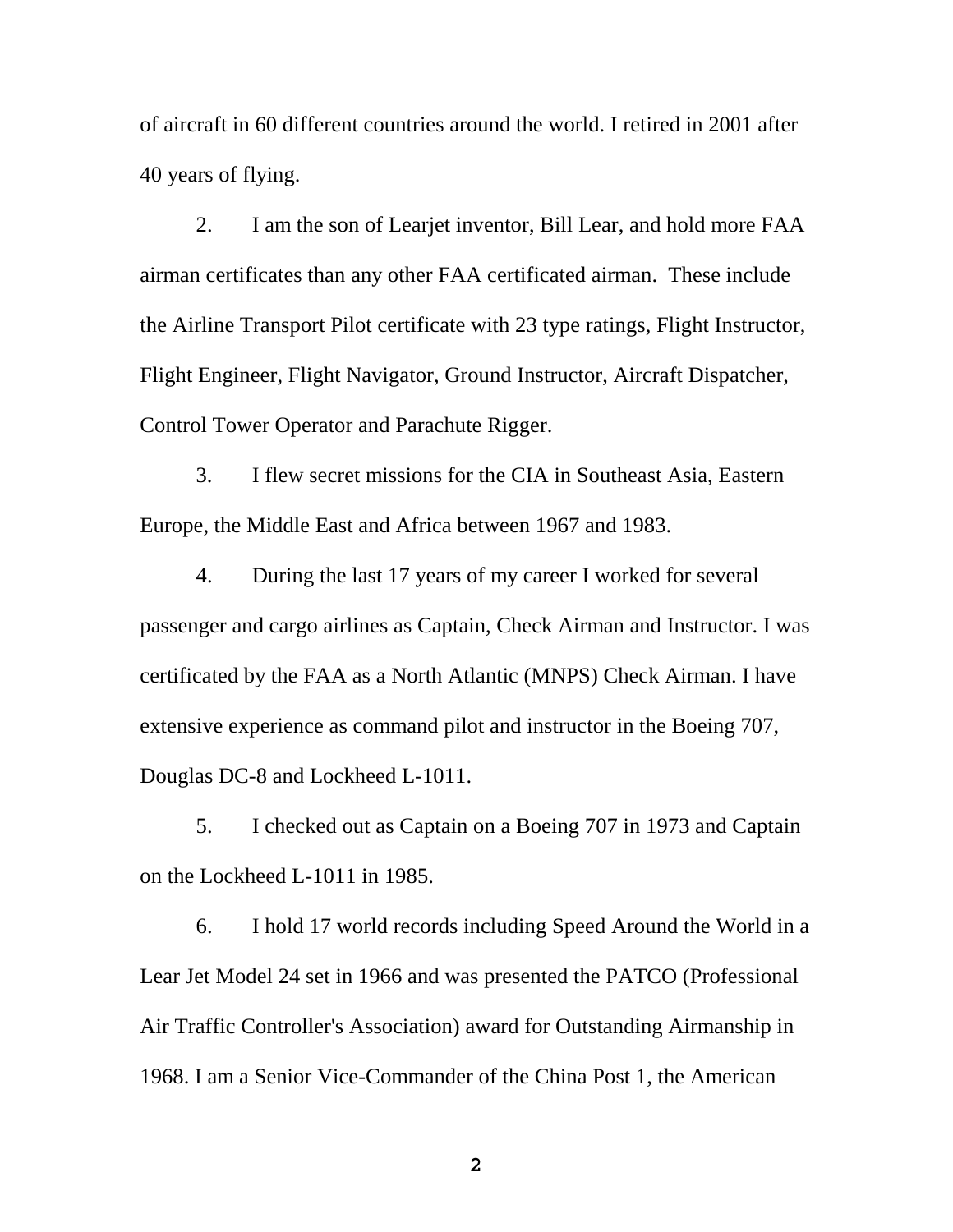Legions Post for "Soldiers of Fortune", a 24 year member of the Special Operations Association and member of Pilotfor911truth.org.

7. I have 4 daughters, 3 grandchildren and live with my wife of 37 years, Las Vegas business woman Marilee Lear in Las Vegas, Nevada.

## **II.**

8. No Boeing 767 airliners hit the Twin Towers as fraudulently alleged by the government, media, NIST and its contractors. Such crashes did not occur because they are physically impossible as depicted for the following reasons:

A. In the case of UAL 175 going into the south tower, a real Boeing 767 would have begun 'telescoping' when the nose hit the 14 inch steel columns which are 39 inches on center. The vertical and horizontal tail would have instantaneously separated from the aircraft, hit the steel box columns and fallen to the ground.

B. The engines when impacting the steel columns would have maintained their general shape and either fallen to the ground or been recovered in the debris of the collapsed building. One alleged engine part was found on Murray Street but there should be three other engine cores weighing over 9000 pounds each. Normal operating temperatures for these engines are 650˚C so they could not possibly have burned up. This is a photo of a similar sized engine from a McDonnell-Douglas MD-11 which impacted the ocean at a high rate of speed. You can see that the engine remains generally intact.(photo, http://www.cbsnews.com/stories/2003/03/27/world/main546355. shtml)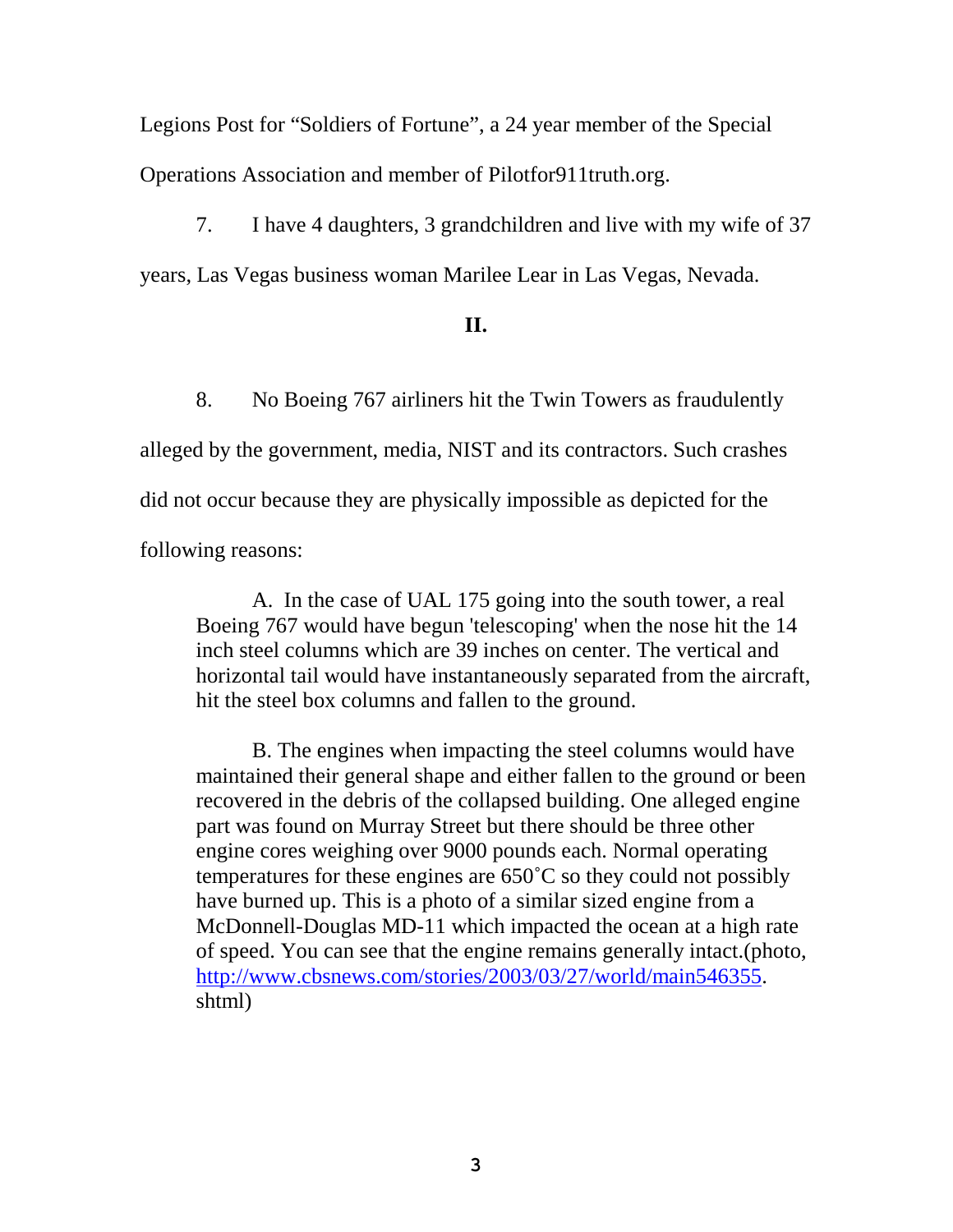

C. When and if the nose of an airplane came in contact with the buildings 14 inch by 14 inch steel box columns and then, 37 feet beyond, the steel box columns of the building core the momentum of the wings would have slowed drastically depriving them of the energy to penetrate the exterior steel box columns. The spars of the wing, which extend outward, could not possibly have penetrated the 14 inch by 14 inch steel box columns placed 39 inches on center and would have crashed to the ground.

D. The argument that the energy of the mass of the Boeing 767 at a speed of 540 mph fails because:

> a. No Boeing 767 could attain that speed at 1000 feet above sea level because of parasite drag which doubles with velocity and parasite power which cubes with velocity.

b. The fan portion of the engine is not designed to accept the volume of dense air at that altitude and speed.

E. The piece of alleged external fuselage containing 3 or 4 window cutouts is inconsistent with an airplane that hit 14 inch steel box columns, placed 39 inches in center, at over 500 mph. This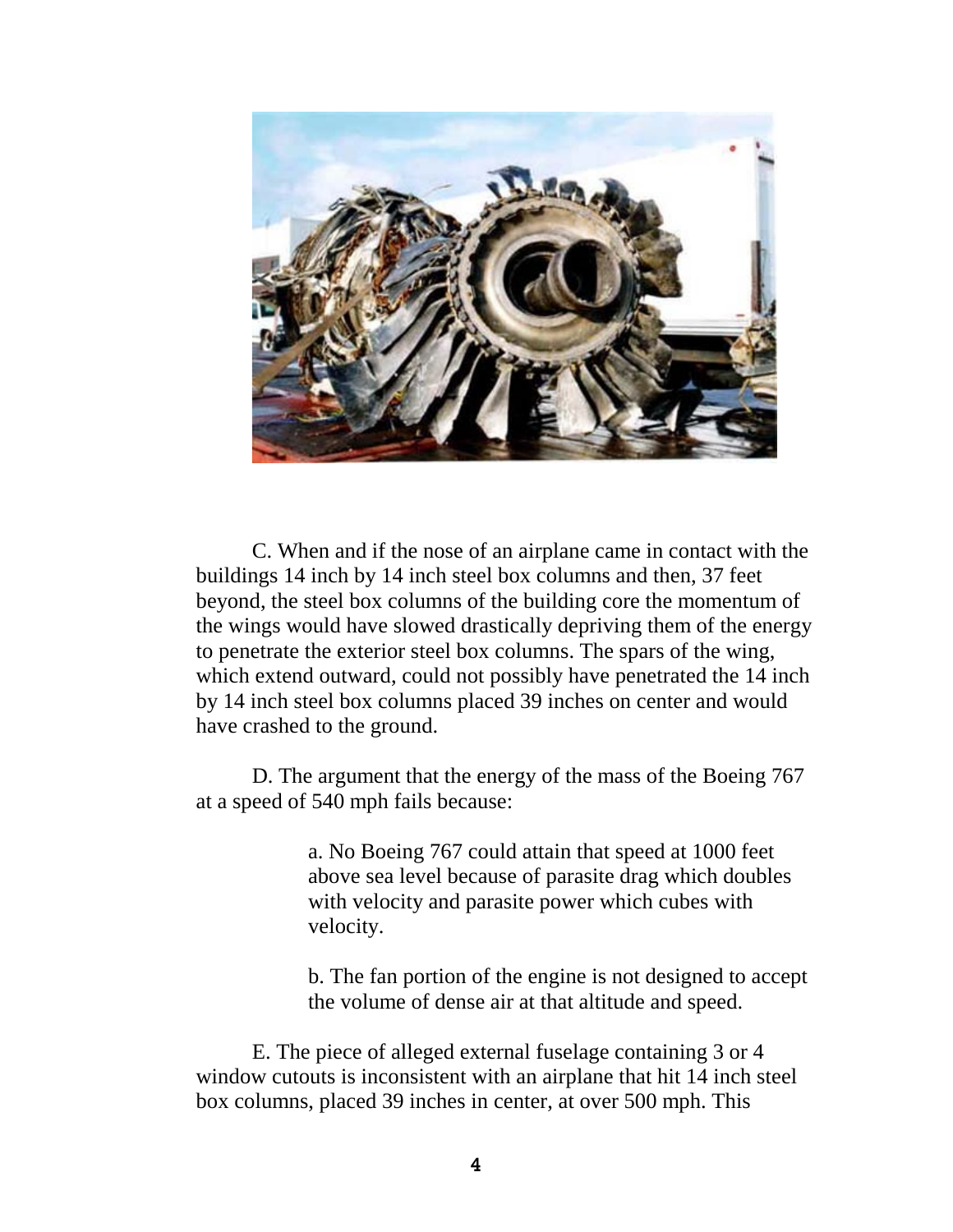fuselage section would be telescopically crumpled had it actually penetrated the building as depicted in the CNN video. It is impossible for it to have then re-emerged from the building and then fallen intact and unburned as depicted.



Figure 2-29 A portion of the fuselage of United Airlines Flight 175 on the roof of WTC 5.

F. The Purdue video fails because no significant part of the Boeing 767 or engine thereon could have penetrated the 14 inch steel columns and 37 feet beyond the massive core of the tower without part of it falling to the ground. The Purdue video misrepresents the construction of the core of the building and depicts unidentified parts of the airplane snapping the core columns which were 12"x36". The Purdue video also misrepresents what would happen to the tail when the alleged fuselage contacted the core. The tail would instantaneously separate from the empennage (aft fuselage). Further, the Purdue video misrepresents, indeed it fails to show, the wing box or center section of the wing in the collision with the core. The wing box is a very strong unit designed to hold the wings together and is an integral portion of the fuselage. The wing box is designed to help distribute the loads of the wings up-and-down flexing in flight.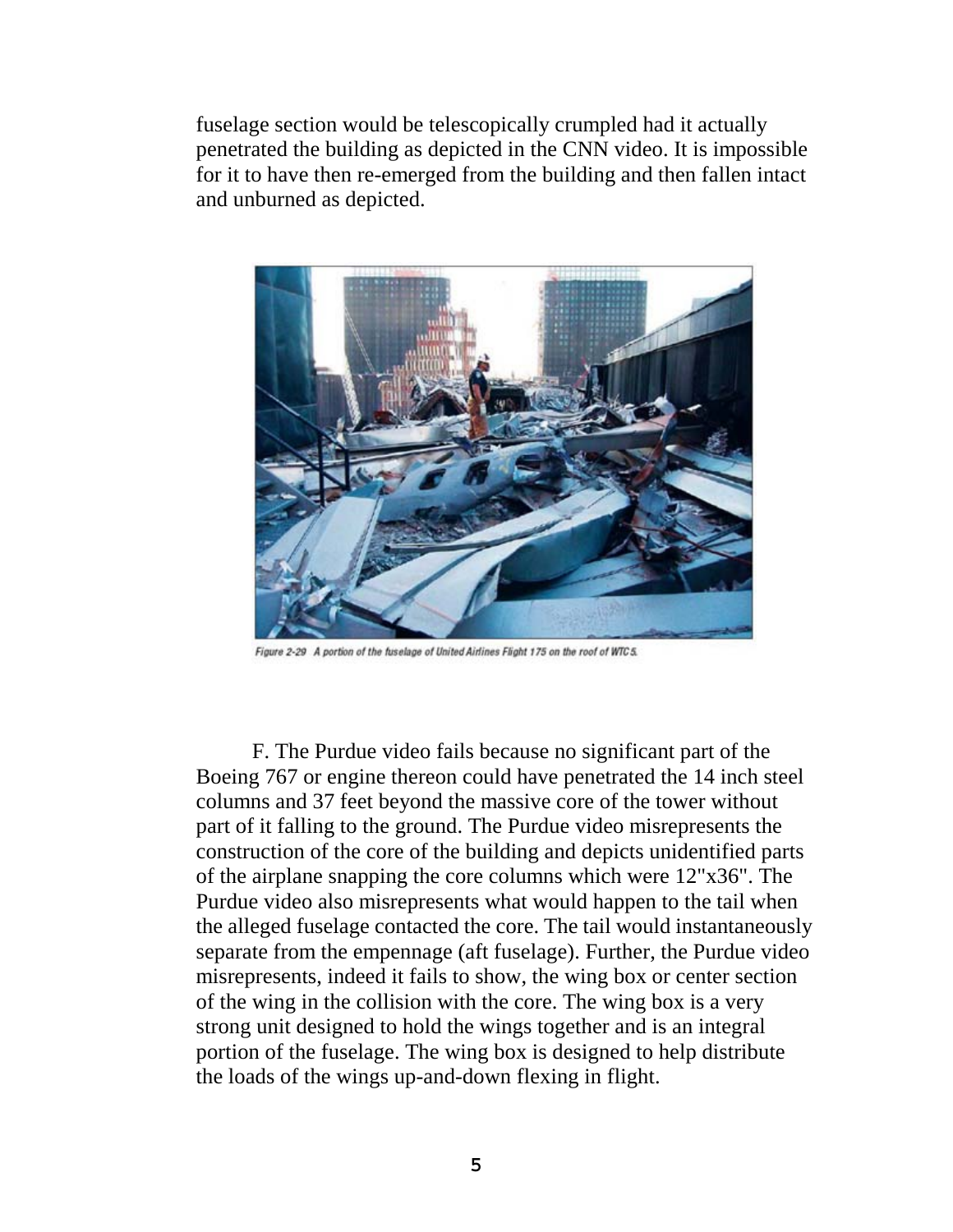G. My analysis of the alleged cutout made by the Boeing 767 shows that many of the 14-inch exterior steel box columns which are shown as severed horizontally, do not match up with the position of the wings. Further, several of the columns through which the horizontal tail allegedly disappeared are not severed or broken. In addition, the wing tips of the Boeing 767 being of less robust construction than the inner portions of the wings could not possibly have made the cookie-cutter pattern as shown in the aftermath photos. The wing tips would have been stopped by the 14 inch steel box columns and fallen to the ground.

H. The debris of the Boeing 767, as found after the collapse, was not consistent with actual debris had there really been a crash. Massive forgings, spars from both the wing and horizontal and vertical stabilizers, landing gear retract cylinders, landing gear struts, hydraulic reservoirs and bogeys oxygen bottles, a massive keel beam, bulkheads and the wing box itself cold not possibly have 'evaporated' even in a high intensity fire. The debris of the collapse should have contained massive sections of the Boeing 767, including 3 engine cores weighing approximately 9000 pounds apiece which could not have been hidden. Yet there is no evidence of any of these massive structural components from either 767 at the WTC. Such complete disappearance of 767s is impossible.

## **III.**

9. My opinion, based on extensive flight experience both as

captain and instructor in large 3 and 4 engine aircraft is that it would have been impossible for an alleged hijacker with little or no time in the Boeing 767 to have taken over, then flown a Boeing 767 at high speed, descending to below 1000 feet above mean sea level and flown a course to impact the twin towers at high speed for these reasons: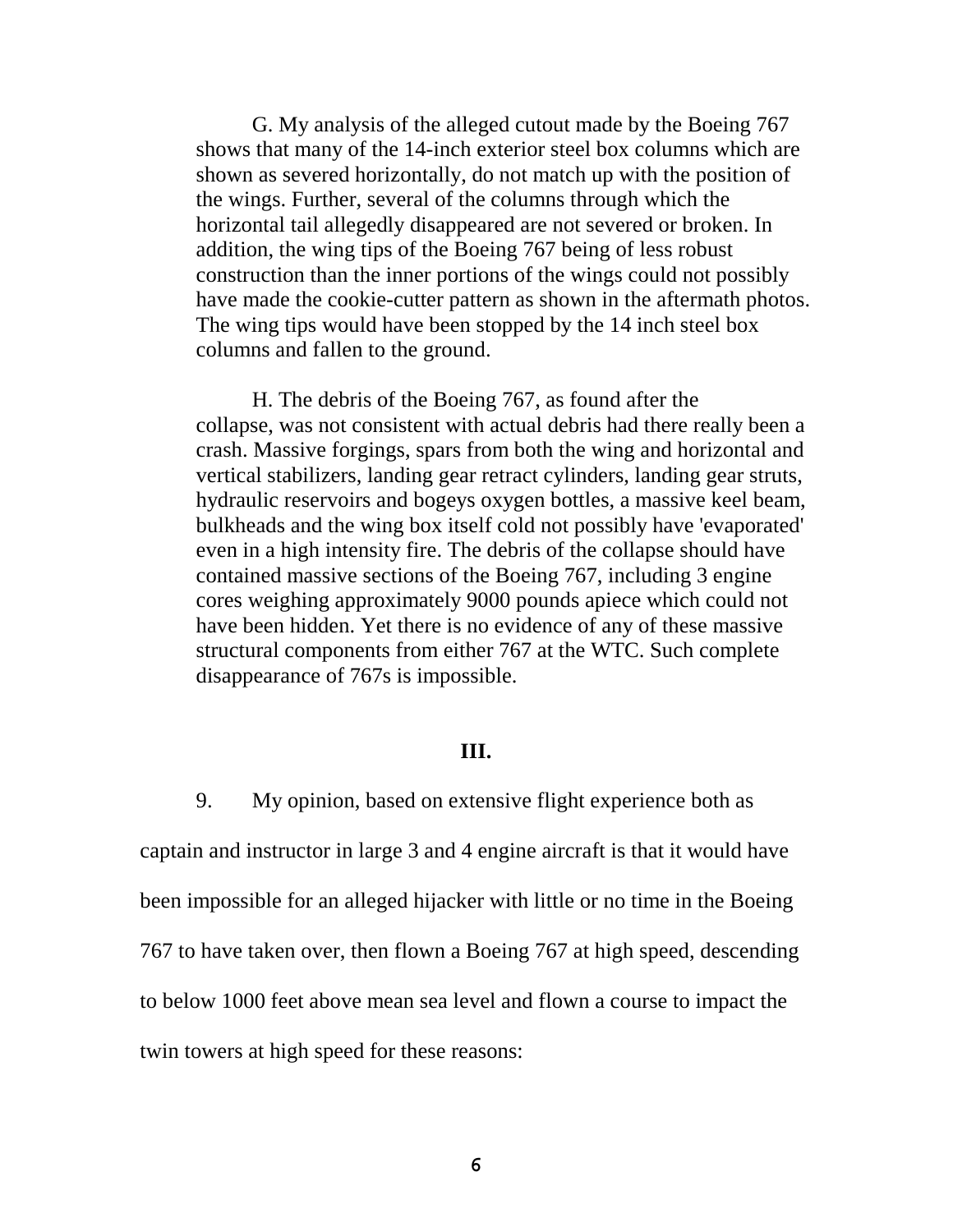A. As soon as the alleged hijackers sat in the pilots seat of the Boeing 767 they would be looking at an EFIS (Electronic Flight Instrumentation System) display panel comprised of six large multimode LCDs interspersed with clusters of 'hard' instruments. These displays process the raw aircraft system and flight data into an integrated picture of the aircraft situation, position and progress, not only in the horizontal and vertical dimensions, but also with regard to time and speed as well.

Had they murdered the pilot with a box knife as alleged there would be blood all over the seat, the controls, the center pedestal, the instrument panel and floor of the cockpit. The hijacker would have had to remove the dead pilot from his seat which means he would have had electrically or manually place the seat in its rearmost position and then lifted the murdered pilot from his seat, further distributing blood, making the controls including the throttles wet, sticky and difficult to hold onto.

Even on a clear day a novice pilot would be wholly incapable of taking control and turning a Boeing 767 towards New York because of his total lack of experience and situational awareness under these conditions. The alleged hijackers were not 'instrument rated' and controlled high altitude flight requires experience in constantly referring to and cross-checking attitude, altitude and speed instruments. Using the distant horizon to fly 'visually' under controlled conditions is virtually impossible particularly at the cruising speed of the Boeing 767 of .80 Mach.

The alleged 'controlled' descent into New York on a relatively straight course by a novice pilot in unlikely in the extreme because of the difficulty of controlling heading, descent rate and descent speed within the parameters of 'controlled' flight.

Its takes a highly skilled pilot to interpret the "EFIS" (Electronic Flight Instrument Display) display, with which none of the hijacker pilots would have been familiar or received training on, and use his controls, including the ailerons, rudder, elevators, spoilers and throttles to effect, control and maintain a descent. The Boeing 767 does not fly itself nor does it automatically correct any misuse of the controls.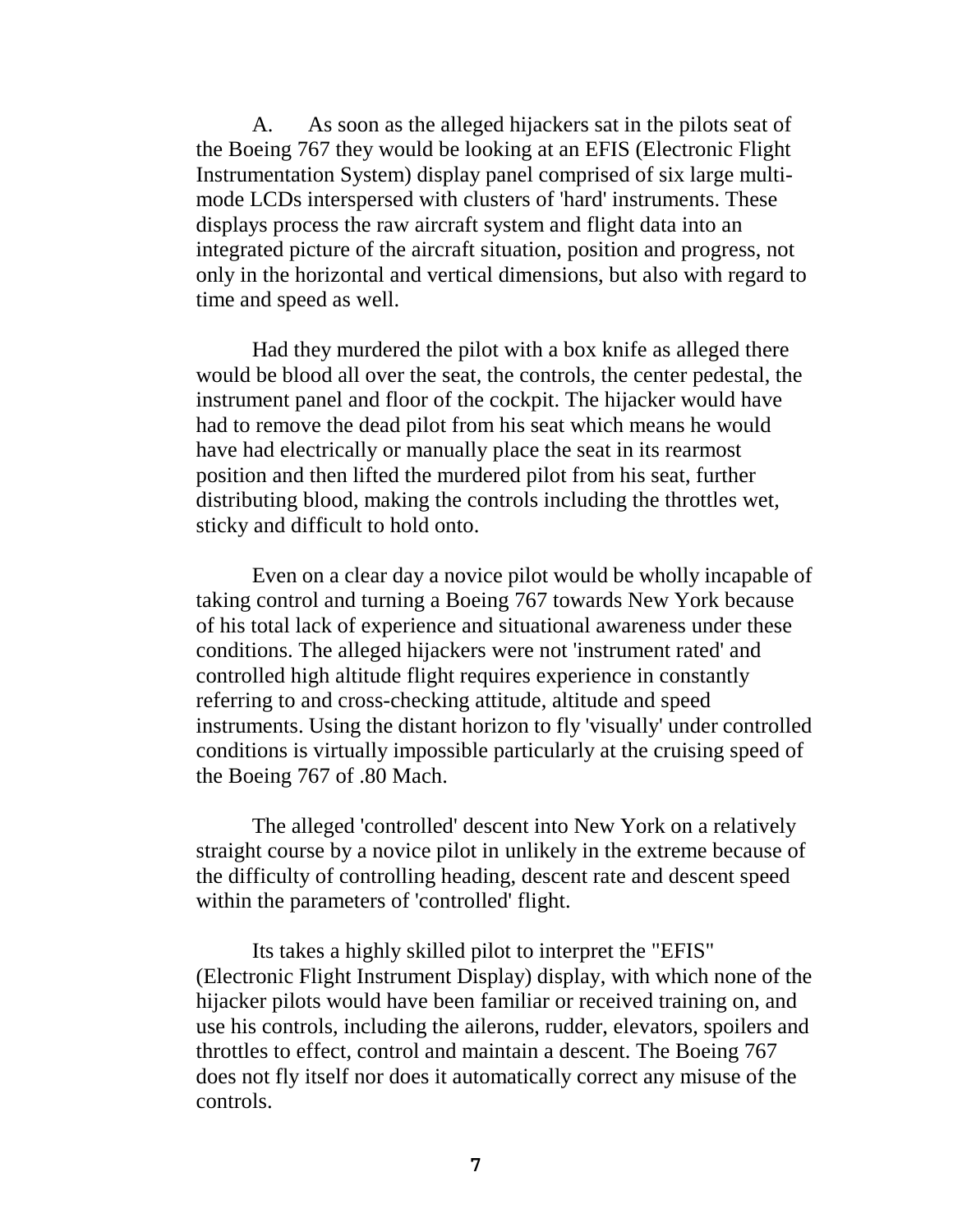B. As soon as the speed of the aircraft went above 360 knots (=414 mph) indicated airspeed a "clacker" would have sounded in the cockpit. The 'clacker' is a loud clacking sound, designed to be irritating, to instantly get the attention of the pilot that he is exceeding the FAA-authorized speed of the aircraft. The clacker had no circuit breaker on September 11, 2001 although it does now simply because one or more accidents were caused, in part, by the inability to silence the clacker which made decision, tempered with reasoning, impossible because of the noise and distraction.

C. Assuming, however, that the alleged hijacker was able to navigate into a position to approach the WTC tower at a speed of approximately 790 feet per second the alleged hijacker would have about 67 seconds to navigate the last 10 miles. During that 67 seconds the pilot would have to line up perfectly with a 208 ft. wide target (the tower) and stay lined up with the clacker clacking plus the tremendous air noise against the windshield and the bucking bronco-like airplane, exceeding the Boeing 767 maximum stability limits and encountering early morning turbulence caused by rising irregular currents of air.

He would also have to control his altitude with a high degree of precision and at the alleged speeds would be extremely difficult.

In addition to this the control, although hydraulically boosted, would be very stiff. Just the slightest control movements would have sent the airplane up or down at thousands of feet a minute. To propose that an alleged hijacker with limited experience could get a Boeing 767 lined up with a 208 foot wide target and keep it lined up and hold his altitude at exactly 800 feet while being aurally bombarded with the clacker is beyond the realm of possibility. [NIST claims a descent from horizontal angle of 10.6 degrees for AA11 at impact and 6 degrees for UA175; see page 276 of 462 in NCSTAR 1-2].

That an alleged hijacker could overcome all of these difficulties and hit a 208 foot wide building dead center at the north tower and 23 feet east of dead center at the south tower is simply not possible. At the peak of my proficiency as a pilot I know that I could not have done it on the first pass. And for two alleged hijackers, with limited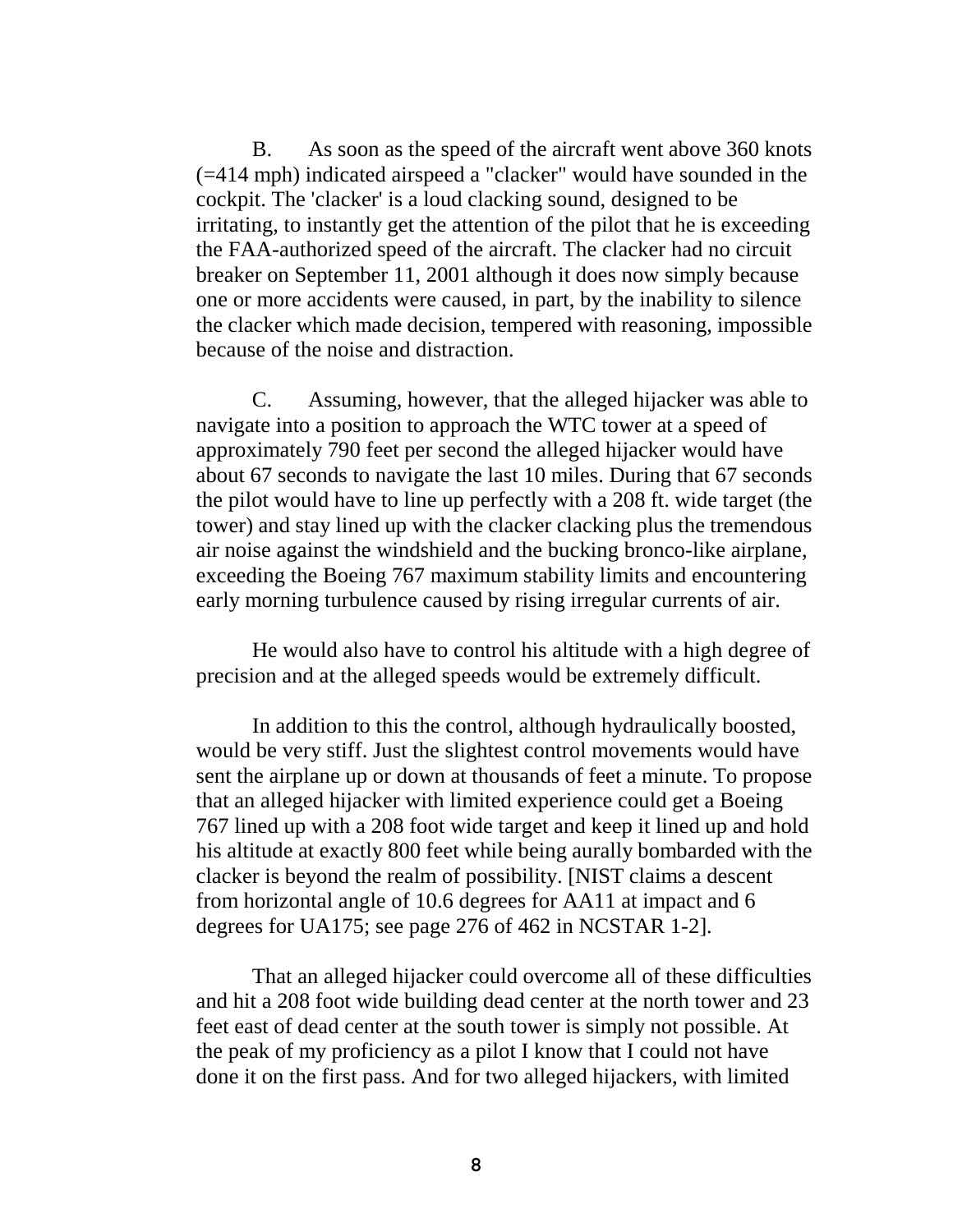experience to have hit the twin towers dead center on September 11, 2001 is total fiction. It could not happen.

### **IV.**

10. No Boeing 767 airliner(s) exceeded 500 mph in level flight at approximately 1000 feet on 9/11 as fraudulently alleged by the government, media, NIST and its contractors because they are incapable of such speeds at low altitude.

11. One of the critical issues of the 'impossible' speeds of the aircraft hitting the World Trade Center Towers alleged by NIST as 443 mph (385 kts. M.6, American Airlines Flight 11) and 542 mph (470 kts. M.75, United Airlines 175) is that the  $V_D$  or dive velocity of the Boeing 767 as certificated by the Federal Aviation under 14 CFR Part 25 Airworthiness Standards; Transport Category Transports of 420 kts CAS (Calibrated Air Speed) makes these speeds achievable. This is unlikely.

12. The 'Dive Velocity'  $V_D$  is 420 knots CAS (calibrated airspeed)(483 mph). Some allege that this speed, 420 knots (483 mph) is near enough to the NIST alleged speeds that the NIST speeds 443 (385 kts.) mph and 542 mph (471 kts.), could have been flown by the alleged hijackers and are probably correct.

**9**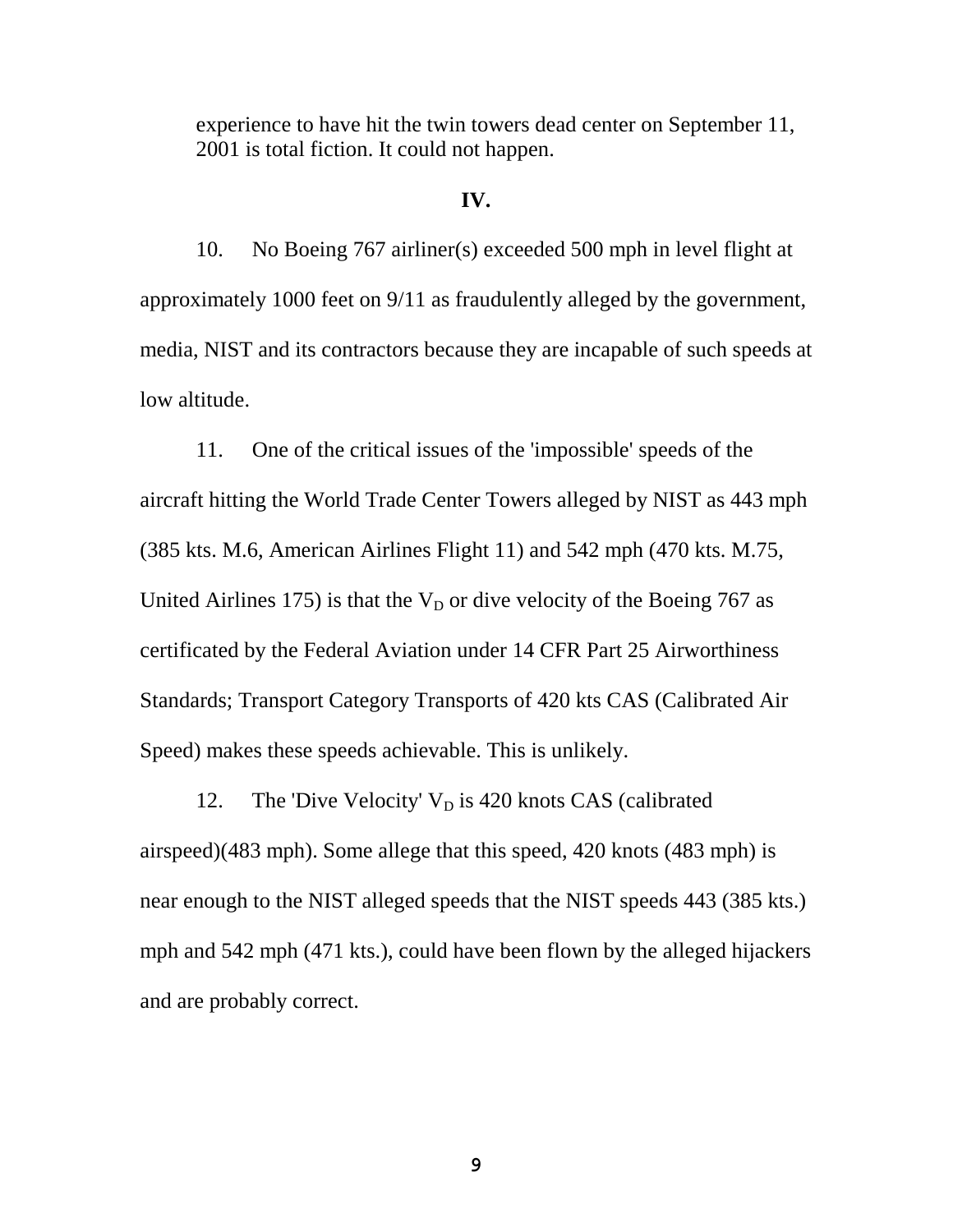13. In fact  $V_D$  of 420 knots (483 mph) is a speed that is a maximum for certification under 14 CFR Part 25.253 High Speed Characteristics and has not only not necessarily been achieved but is far above  $V_{FC}$  (390 kts. 450) mph) which is the maximum speed at which stability characteristics must be demonstrated.(14 CFR 25.253 (b).

14. What this means is not only was  $V_D$  not necessarily achieved but even if it was, it was achieved in a DIVE demonstrating controllability considerably above  $V_{FC}$  which is the maximum speed under which stability characteristics must be demonstrated. Further, that as the alleged speed is considerably above  $V_{FC}$  for which stability characteristics must be met, a hijacker who is not an experienced test pilot would have considerable difficulty in controlling the airplane, similar to flying a bucking bronco, much less hitting a 208 foot target dead center, at 800 feet altitude (above mean sea level) at the alleged speed.

15. Now to determine whether or not a Boeing 757 or Boeing 767 could even attain 540 miles per hour at 800 feet we have to first consider what the drag versus the power ratio is.

Drag is the effect of the air pushing against the frontal areas of the fuselage and wing and horizontal and vertical stabilizers. Drag also includes the friction that is a result of the air flowing over these surfaces. If there was no drag you could go very fast. But we do have drag and there are 2 types: induced and parasite. Assume we are going

**10**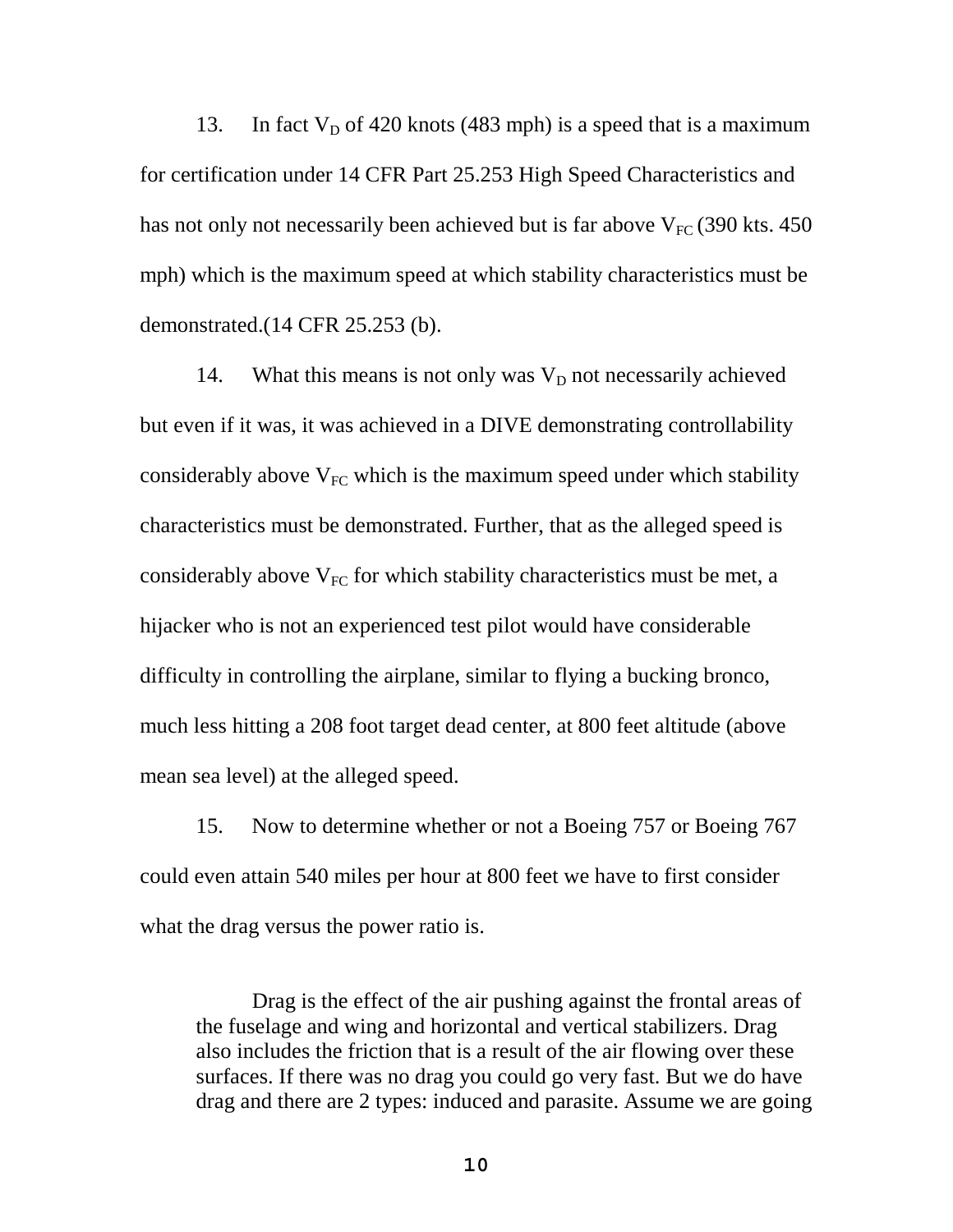really fast as NIST and the defendants claim, then we don't have to consider induced drag because induced drag is caused by lift and varies inversely as the square of the airspeed. What this means is the faster you go the lower the induced drag.

What we do have to consider is parasite drag. Parasite drag is any drag produced that is not induced drag. Parasite drag is technically called 'form and friction' drag. It includes the air pushing against the entire airplane including the engines, as the engines try to push the entire airplane through the air.

16. We have two other things to consider: induced power and

parasite power.

Induced power varies inversely with velocity so we don't have to consider that because we are already going fast by assumption and it varies inversely.

Parasite power however varies as the cube of the velocity which means to double the speed you have to cube or have three times the power.

17. So taking these four factors into consideration we are only

concerned with two: parasite power and parasite drag, and if all other factors

are constant, and you are level at 800 feet and making no turns, the parasite

drag varies with the square of the velocity but parasite power varies as the

cube of the velocity.

What this means is at double the speed, drag doubles and the power required to maintain such speed, triples.

The airspeed limitation for the Boeing 767 below approximately 23,000 feet is 360 kts [414 mph] or what they call  $V_{MO}$ (velocity maximum operating).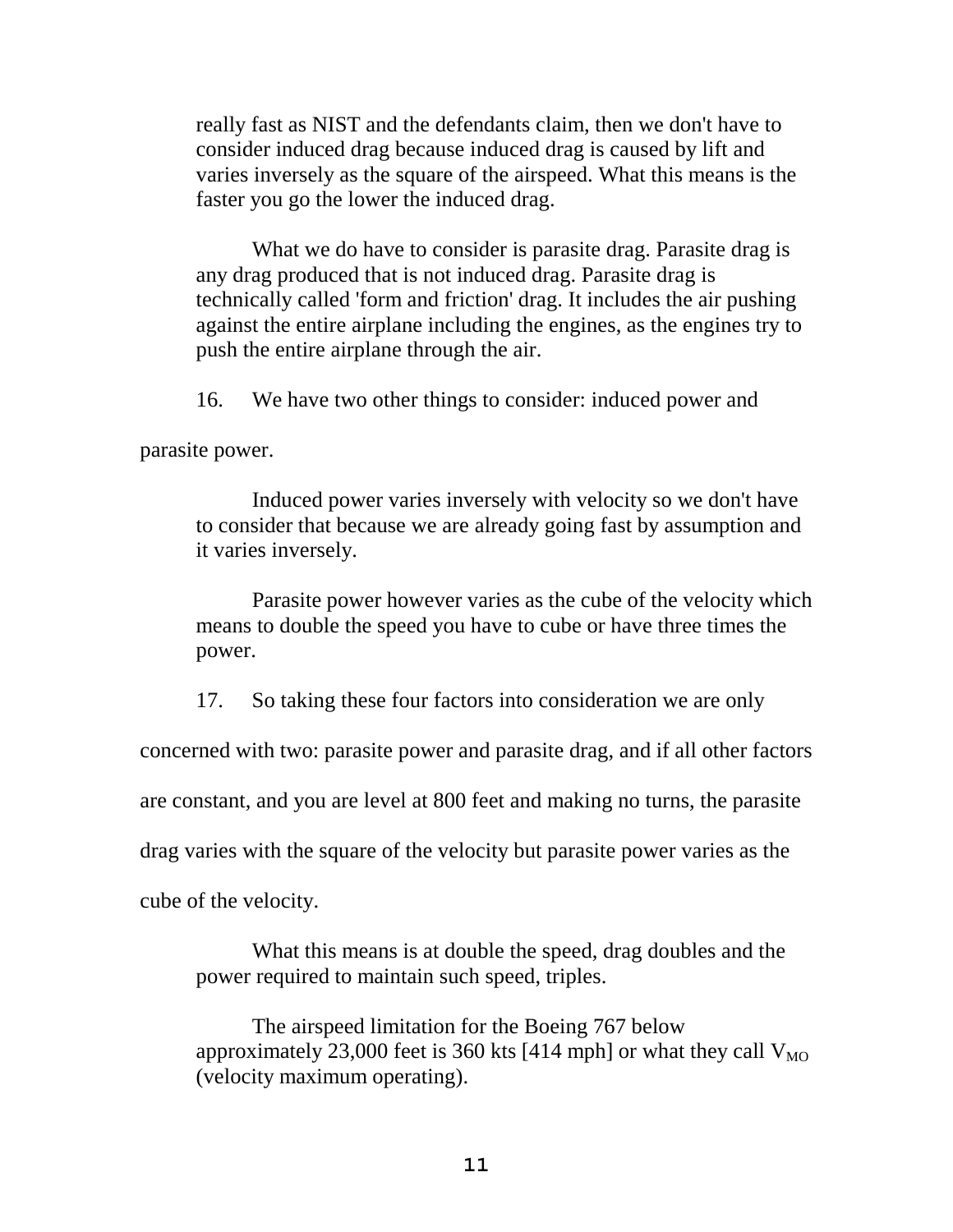That means that the maximum permissible speed of the Boeing 767 below 23,000 feet is 360 knots and it is safe to operate the airplane at that speed but not faster.

18. While the Boeing 767 can fly faster and has been flown faster during flight test it is only done so within carefully planned flight test programs. We can safely infer that most commercial 767 pilots have never exceeded 360 knots indicated air speed below 23,000 feet.

19. The alleged NIST speed of 443 mph (385 kts,) for American

Airlines Flight 11 would be technically achievable. However the NIST speed

of 542 mph (470 kts) for United Airlines Flight 175 which is 50 kts. above

 $V_D$  is not commensurate with and/or possible considering:

(1) the power available,\* \*\*

(2) parasite drag (NAVAIR 00-80T-80 Aerodynamics for Naval Aviators

(3) parasite power (NAVAIR 00-80T-80 Aerodynamics for Naval Aviators

(4) the controllability by a pilot with limited experience. 14 CFR Part 25.253 (a)(b)

\* http://www.ntsb.gov/ntsb/GenPDF.asp?id=DCA01MA063&rpt=fa \*\* http://www.content.airbusworld.com/SITES/Certification\_Register/PDFtcds/PW/PW4000\_FAA.pdf

20. Therefore the speed of the aircraft, that hit the World Trade

Center, as represented by NIST, particularly that of United Airlines Flight

175 is fraudulent and could not have occurred.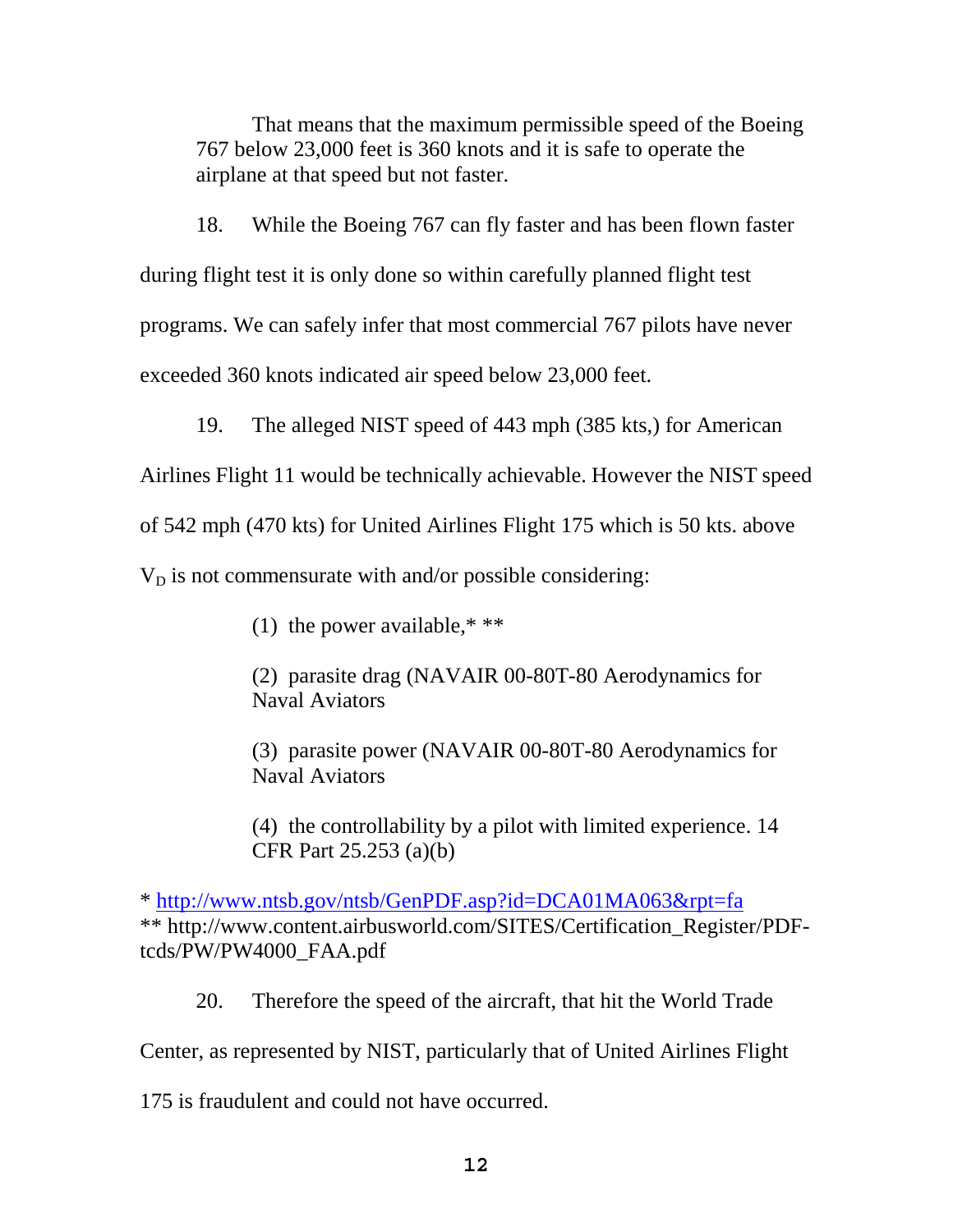21. One more consideration is the impossibility of the PW4062

turbofan engines to operate in dense air at sea level altitude at high speed.

The Boeing 767 was designed to fly at high altitudes at a maximum Mach of .86 or 86/100ths the speed of sound. This maximum speed is called  $M_{MO}$ , (Maximum Mach Operating). Its normal cruise speed, however, is Mach .80 (about 530 mph) or less, for better fuel economy. (The speed of sound at 35,000 feet is 663 mph so 530 mph is Mach .7998 see http://www.grc.nasa.gov/WWW/K-12/airplane/sound.html.)

The fan tip diameter of the PW4062 which powered UAL 175 was 94 inches, over 7 feet in diameter making it, essentially a huge propeller.

This huge fan compresses enormous amount of air during takeoff to produce the thrust necessary to get the airplane off of the ground and into the air.

At high altitudes, in cruise, where the air is much thinner and where the engines are designed to fly at most of the time, the fan and turbine sections are designed to efficiently accept enormous amounts of this thin air and produce an enormous amount of thrust.

But at low altitudes, in much denser air, such as one thousand feet, where the air is over 3x as dense as at 35,000 feet, going much faster than Vmo or 360 knots, the air is going to start jamming up in the engine simply because a turbofan engine is not designed to take the enormous quantities of dense air at high speed, low altitude flight. Because of the much denser air the fan blades will be jammed with so much air they will start cavitating or choking causing the engines to start spitting air back out the front. The turbofan tip diameter is over 7 feet; it simply cannot accept that much dense air, at that rate, because they aren't designed to.

So achieving an airspeed much over its Vmo which is 360 knots isn't going to be possible coupled with the fact that because the parasite drag increases as the square of the speed and the power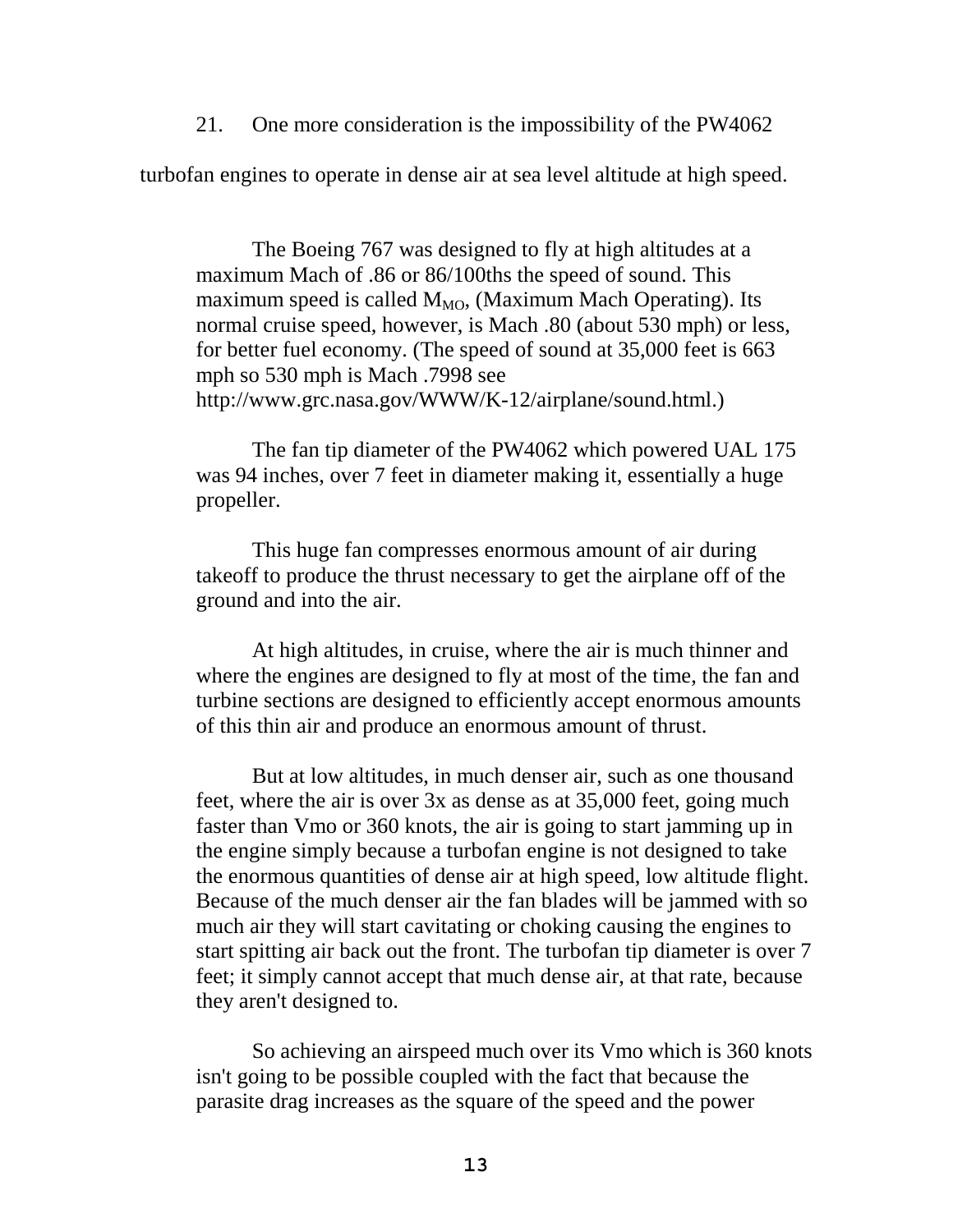required increases as the cube of the speed you are not going to be able to get the speed with the thrust (power) available.

It can be argued that modern aerodynamic principles hold that if an aircraft can fly at 35,000 ft altitude at 540 mph (~Mach 0.8), and for a given speed, both engine thrust and airframe drag vary approximately in proportion to air density (altitude), that the engine can produce enough thrust to fly 540 mph at 800 ft. altitude.

That argument fails because although the engine might be theoretically capable of producing that amount of thrust, the real question is can that amount of thrust be extracted from it at 540 mph at 800 ft.

22, To propose that a Boeing 767 airliner exceeded its designed limit speed of 360 knots by 127 mph to fly through the air at 540 mph is simply not possible. It is not possible because of the thrust required and it's not possible because of the engine fan design which precludes accepting the amount of dense air being forced into it.

23. I am informed that the lawsuit for which this affidavit is intended is in its preliminary, pre-discovery phase. I am further informed that actual eyewitness statements cast considerable doubt on the jetliner crash claims, irrespective of the media-driven impression that there were lots of witnesses. In fact, the witnesses tend, on balance, to confirm there were no jetliner crashes. I am also informed that information that will enable further refinement of the issues addressed in this affidavit will be forthcoming in discovery including, without limitation, the opportunity to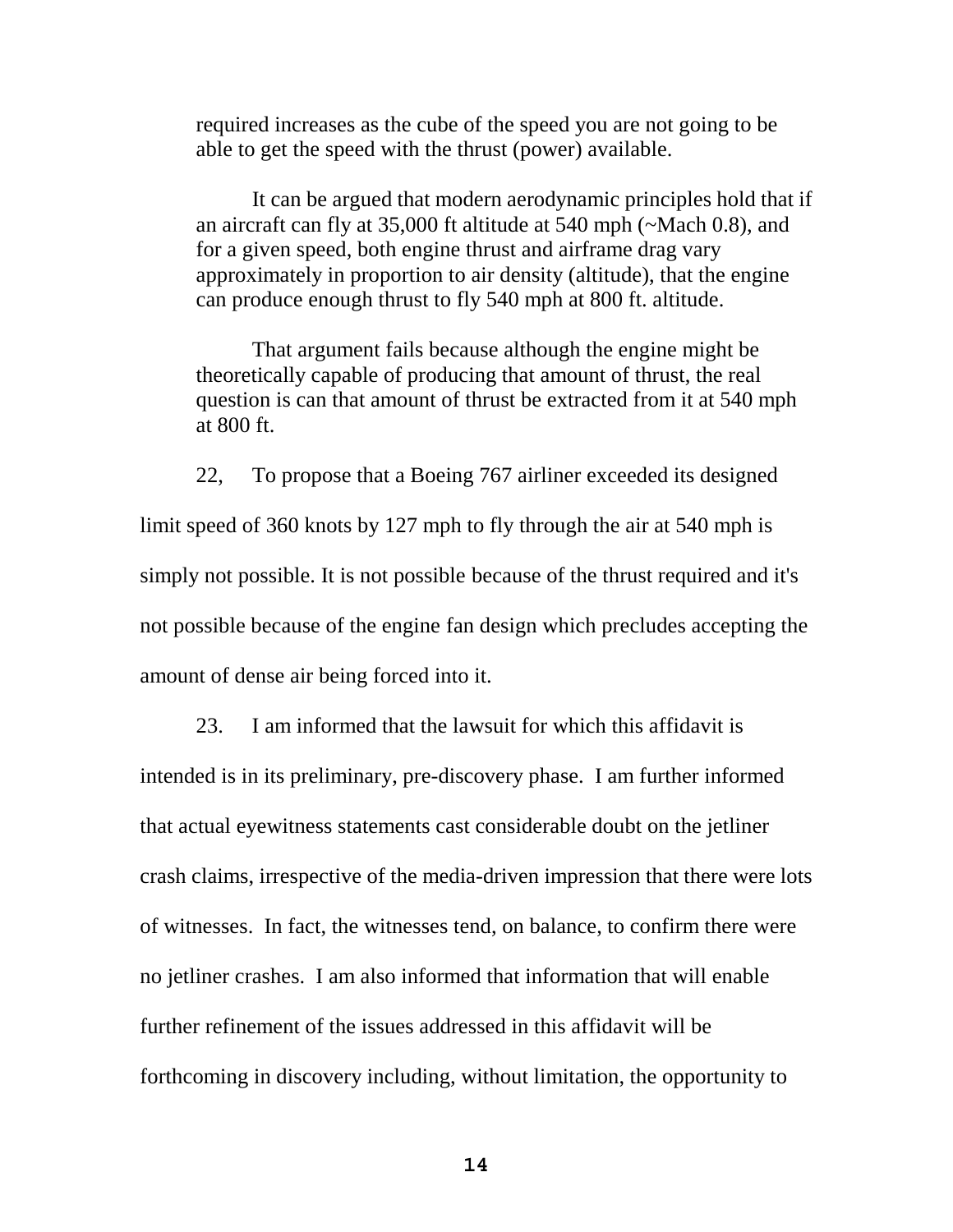take depositions and to request relevant documentation (additional

information). When that additional information is obtained, I will then be in a position to offer such other and further opinions as, upon analysis, that additional information will mandate.

24. At this stage, it cannot properly be assumed, much less asserted as factual, that wide-body jetliners crashed into the then Twin Towers of the WTC. Any declaration that such events occurred must be deemed false and fraudulently asserted, video images notwithstanding.

Notes:

1. On any chart plotting velocity versus either drag or thrust required or power required the parasite value rises sharply after 300 kts,

2. On any chart plotting velocity versus thrust or power required the curves rises sharply after 250 kts.

3. On any chart plotting velocity versus thrust required at sea level, the curve rises dramatically above 200 kts as does the curve for power required.

I swear the above statements to be true to the best of my knowledge.

 $\angle$ s/ John Olsen Lear

John Olsen Lear 1414 N. Hollywood Blvd. Las Vegas, NV 89110-2006

Subscribed and Sworn to before me this 24 day of January 2008.

/s/ Connie Jones\_\_\_\_\_\_\_\_\_\_\_\_\_\_ Notary Public/Appt Exp. 11/22/09 Certificate #94-2650-1